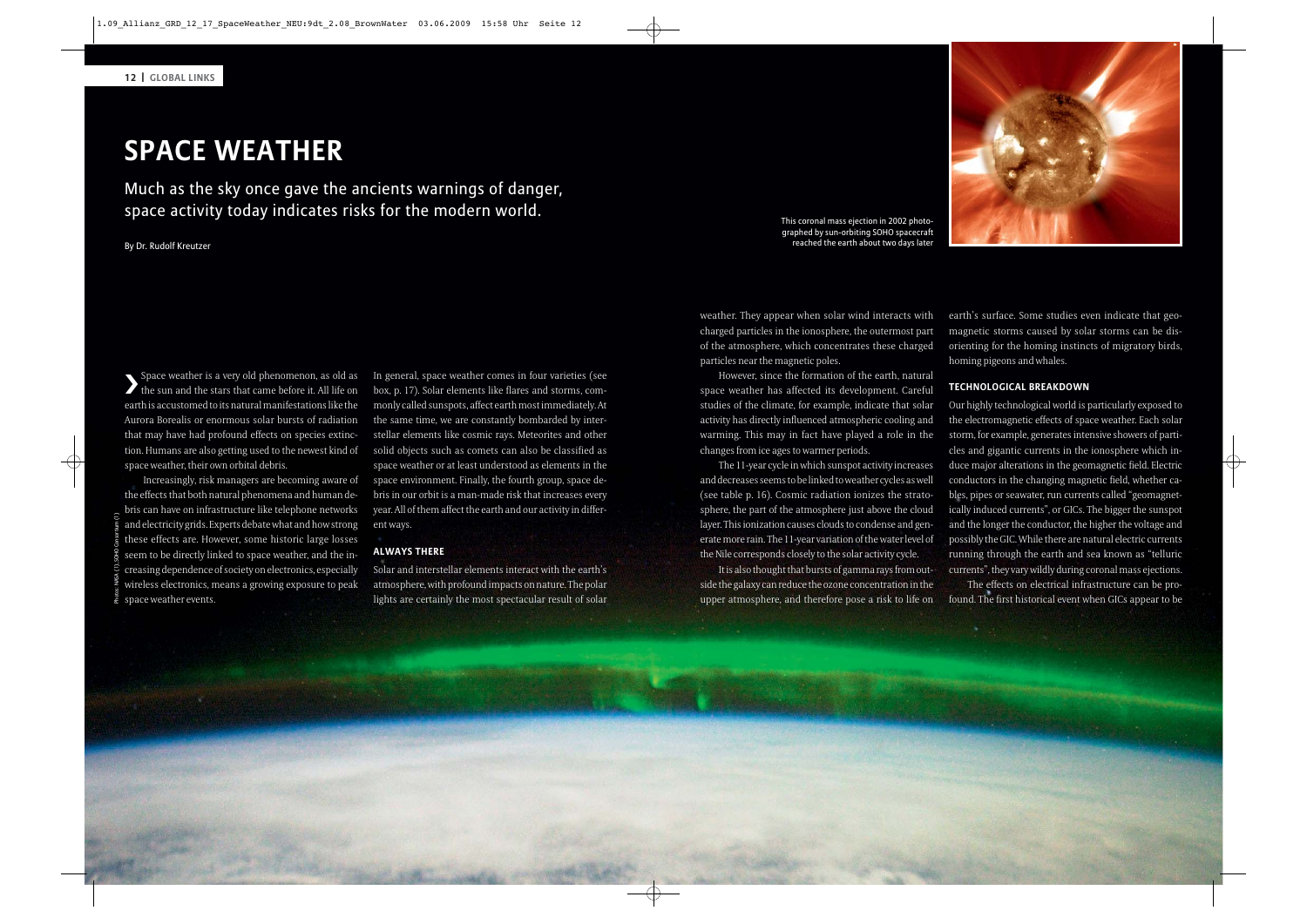

Photos: NASA (1), NASA - Steel Hill (1)

linked to a large loss was a telegraph breakdown on September 2, 1859. The day before, scientists detected a spectacular solar flare, followed by the largest aurora ever reported. At the same time, the extreme geomagnetic storm overloaded telegraph lines worldwide, causing short circuits and fires in telegraph stations and ultimately a breakdown in service.

If an event of the same magnitude were to take place today, a recent report released by NASA ("Severe Space Weather Events") estimates that costs due to business interruption in the United States alone could reach over US\$ 1 trillion - some ten times the cost of Hurricane Katrina.

During a similarly large magnetic storm accompanied by vivid auroras visible as far as Hawaii and Cuba on March 13, 1989, GICs hit power lines from the Hydro-Québec power network. This led to a blackout affecting 3 million people and losses of C\$ 10 million. Though experts disagree as to whether GICs were related to the event, at the very same time, a transformer in New Jersey was destroyed in the US. In 2003, Europe experienced widespread power outages during heavy solar activity.

GICs are known to have led to severe problems with metal transatlantic phone cables, while the switch to fiber optic cables seems to have solved that problem.

However, the metallic cables that deliver the power to boost fiber optic signals are still affected. Modern mobile phone users are familiar with the problem of sunspots interfering with transmission. This is especially severe at dawn or dusk, when the sun lies low in the sky, and solar radio bursts radiate horizontally into the antennas of cell site base stations.

#### **HIGH ABOVE THE EARTH**

Space travel is obviously an area where space weather poses a major concern. Space debris and planetary elements like asteroids are a constant worry for satellites and manned space travel, while solar storms represent a deadly danger for life forms. Astronauts outside their ships can suffer a lethal dose of radiation during solar storms. It was by pure luck that the Apollo 11 astronauts missed a massive solar flare, a phenomenon little understood at that time, which would have killed them or at least destroyed their electronics.

Satellites also face risks from increased UV radiation by extraordinary solar activity. The radiation makes the atmosphere expand, surrounding satellites at lower orbits and slowing them down so that they eventually fall to earth. The crash of the space station Skylab in 1979 is a

Skylab fell to earth in 1979 when solar radiation warmed the atmosphere. This NASA image shows how a coronal mass ejection warps the earth's magnetic field.

famous example. In addition, solar storms can cause electro-static discharges which destroy electronic devices like solar panels. Solar storms, for example, probably caused the total loss of the Nozomi Mars Probe in 2002.

Most critical are telecommunications signals. Solar storms change the properties of the ionosphere, disturbing signals or modifying them. This can mean GPS satellites have to be disconnected, as was the case in 2003 and 2005. It can also cause the failure of military radar systems and other shortwave transmission systems like TV broadcasting, mapping, land surveying and exploration.

Closer to earth, air traffic is also affected. Especially on pole routes, flight personnel and passengers are exposed to higher radiation intensity, and they have to be monitored for compliance with safety rules. During solar storms, this radiation increases greatly, endangering not only people but also interfering with ra-

dio communication and the electronic equipment of the plans. For all these reasons, solar storms mean that planes have to deviate to routes at lower latitudes, which lengthens the flight and can raise its costs by more than US\$100,000.

## **PREDICTING THE WEATHER**

What lies ahead? As far as solar activity is concerned, for centuries it has shown a very constant cycle that peaks every 11 years. In 2008, we hit a low point. The next peak is expected around 2011 and 2012. In addition, as the table on p. 16 shows, a general increase in geomagnetic storms has been observed since 1865. At the same time, the strength of the geomagnetic field has been decreasing slightly but continuously since it has been first measured. It provides important protection for life on earth against solar and interstellar elements, so that protection will slowly diminish. Grain to the plancation of the plancation is atted to the plancation is a term in the total in part of Space weather. The potential increases at the properties at the solar solar solar solar correspondence of Space weather

Generally we have to expect an increase of "normal" solar related space weather events in the coming years. Beyond that, experts know that other unforeseeable events of great impact could very well happen in addition